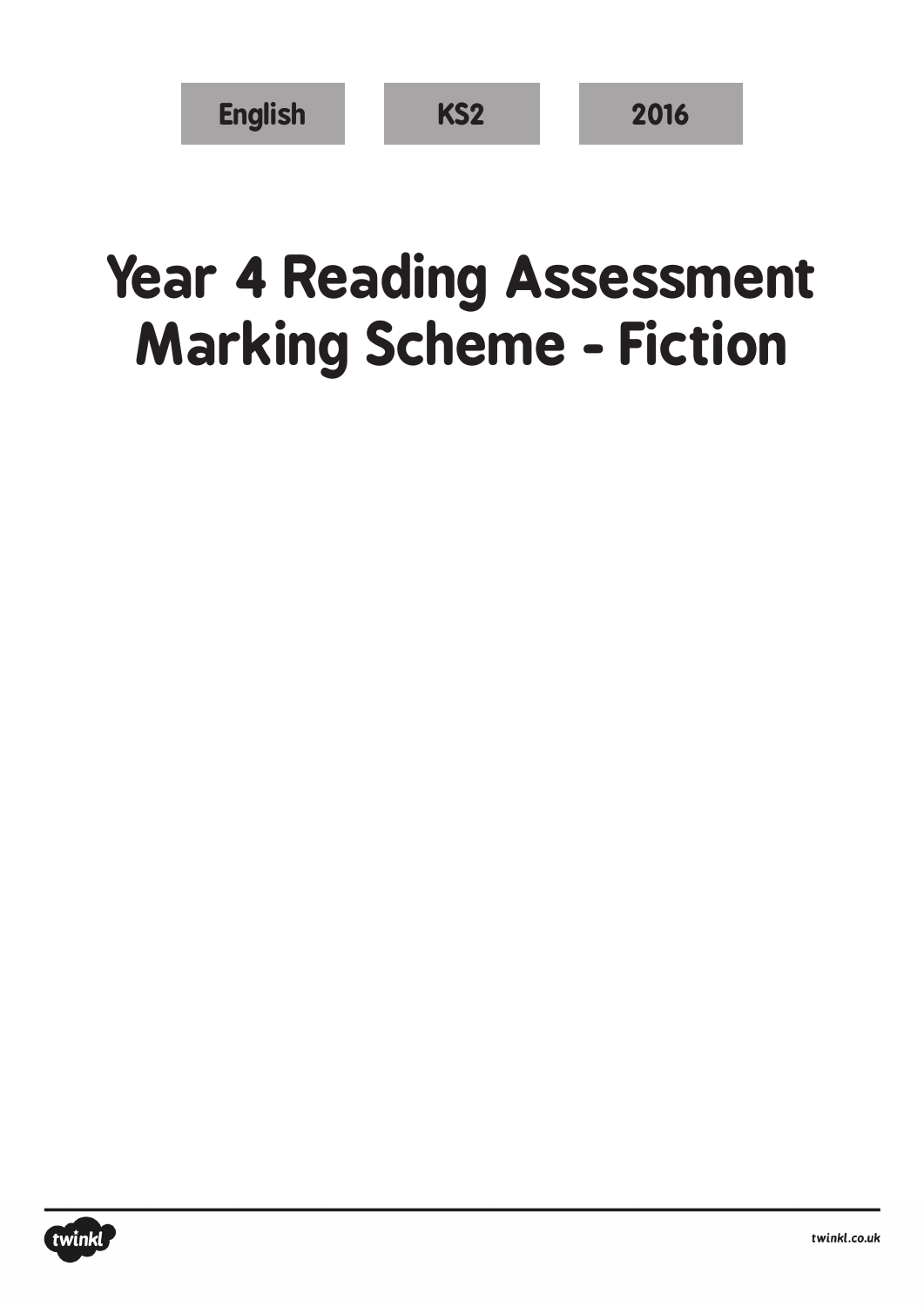## **Year 4 Fiction Mark Scheme <sup>2</sup>**

| question | answer                                                                                                                                                                                           | marks | notes                                                                                                                                                              |  |  |
|----------|--------------------------------------------------------------------------------------------------------------------------------------------------------------------------------------------------|-------|--------------------------------------------------------------------------------------------------------------------------------------------------------------------|--|--|
| 1.       | Snowball was                                                                                                                                                                                     |       |                                                                                                                                                                    |  |  |
|          | a show cat                                                                                                                                                                                       | 1     | <b>Content domain:</b> 2b-retrieve and record<br>information/identify key details from fiction and<br>non-fiction                                                  |  |  |
|          |                                                                                                                                                                                                  |       | <b>Award 1 mark</b> for answer as indicated.                                                                                                                       |  |  |
| 2.       | Ebony was                                                                                                                                                                                        |       |                                                                                                                                                                    |  |  |
|          | a hungry street cat                                                                                                                                                                              | 1     | <b>Content domain:</b> 2b-retrieve and record<br>information/identify key details from fiction and<br>non-fiction                                                  |  |  |
|          |                                                                                                                                                                                                  |       | <b>Award 1 mark</b> for answer as indicated.                                                                                                                       |  |  |
| 3.       | Order these events as they happen in the story. Number them 1, 2, 3, 4.                                                                                                                          |       |                                                                                                                                                                    |  |  |
|          | 1. Snowball wanders restlessly<br>around the house.<br>2. The grey cat attacks Snowball.<br>3. The black cat fights off<br>the other cats.<br>4. Snowball brings the black cat<br>home with her. | 1     | <b>Content domain:</b> 2b-retrieve and record<br>information/identify key details from fiction and<br>non-fiction<br><b>Award 1 mark</b> for answers as indicated. |  |  |
| 4.       | Find and copy the phrase that tell us how Snowball's meals were served to her.                                                                                                                   |       |                                                                                                                                                                    |  |  |
|          | 'brought to her on a silver tray'                                                                                                                                                                | 1     | Content domain: 2b-retrieve and record<br>information/identify key details from fiction and<br>non-fiction<br>Award 1 mark for 'brought to her on a silver tray'.  |  |  |
| 5.       | In paragraph 5, 'the wind blew the few remaining leaves from the trees'. Draw a line to match<br>'remaining' to its meaning.                                                                     |       |                                                                                                                                                                    |  |  |
|          | remaining - left-over                                                                                                                                                                            | 1     | <b>Content domain:</b> 2a-give/explain the meaning of<br>words in context.<br><b>Award 1 mark</b> for answer as indicated.                                         |  |  |

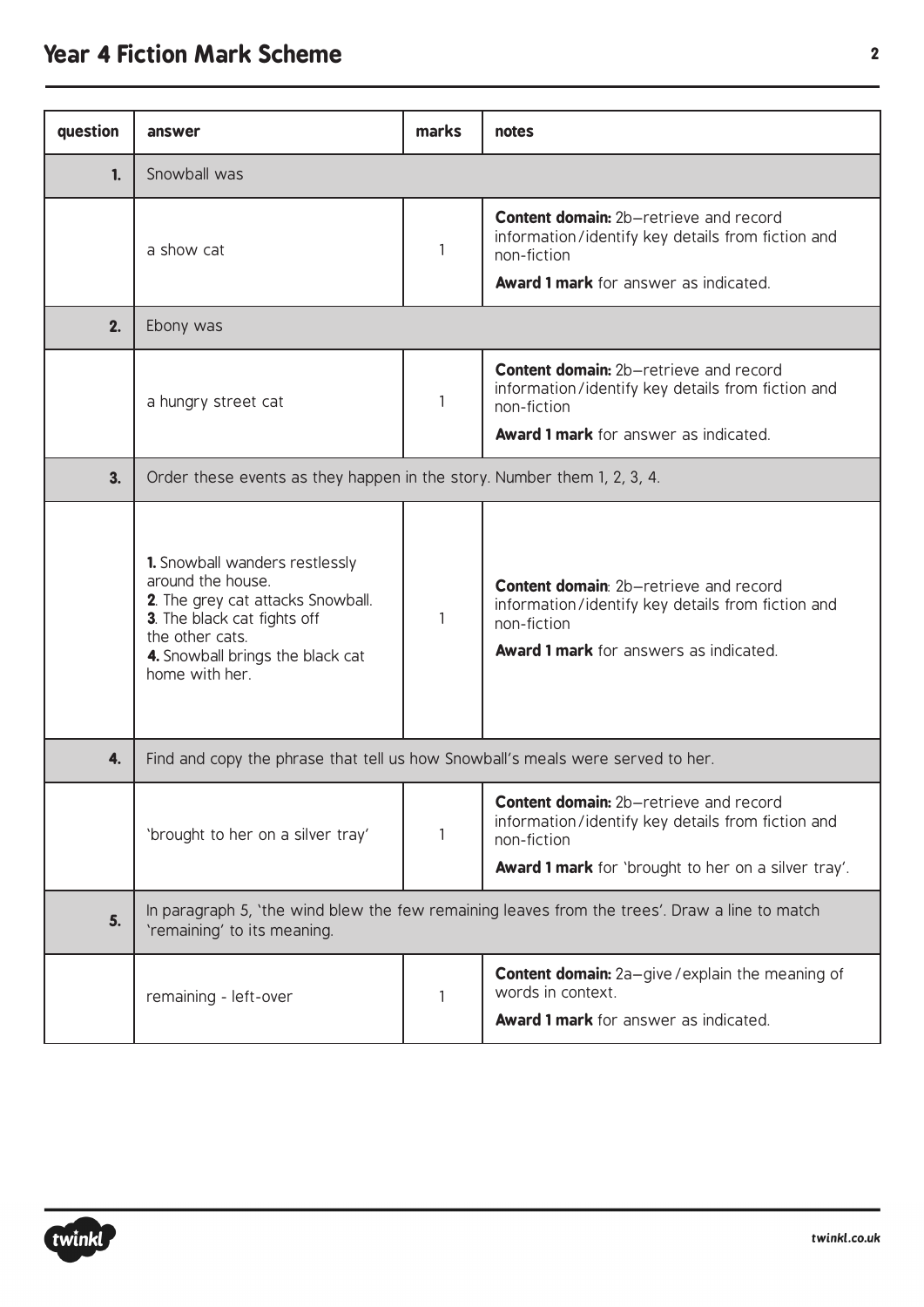| 6. | Find and copy two things that Snowball did straight after she ran through the front door, before she<br>met the three street cats.                                                                                                                                |                  |                                                                                                                                                                                                                  |
|----|-------------------------------------------------------------------------------------------------------------------------------------------------------------------------------------------------------------------------------------------------------------------|------------------|------------------------------------------------------------------------------------------------------------------------------------------------------------------------------------------------------------------|
|    | 'she darted down the steps and<br>up the street'<br>'she paused and looked curiously<br>around'                                                                                                                                                                   | up to 2<br>marks | <b>Content domain:</b> 2b-retrieve and record<br>information/identify key details from fiction and<br>non-fiction<br><b>Award 1 mark</b> for each answer from the list.                                          |
| 7. | ' but to the pampered runaway it seemed far more desirable than the cream she had left<br>untasted in her own Dresden china plate.'<br>What does 'desirable' mean in this context?                                                                                |                  |                                                                                                                                                                                                                  |
|    | indicate a meaning of 'wanted',<br>'wished for', 'attractive'                                                                                                                                                                                                     | 1                | <b>Content domain:</b> 2a-give/explain the meaning of<br>words in context.<br><b>Award 1 mark</b> for answers indicating a meaning of<br>'wanted', 'wished for', 'attractive'.                                   |
| 8. | How did Snowball feel when the other cats attacked her? Support your answer with at least two<br>examples from the text.                                                                                                                                          |                  |                                                                                                                                                                                                                  |
|    | She was frightened -<br>'she recovered herself and<br>turned in total terror',<br>'her one thought to escape',<br>'Snowball's heart seemed to<br>stand still',<br>'Shut her eyes and waited for<br>the end'.                                                      | up to 2<br>marks | <b>Content Domain:</b> 2d-make inferences from the<br>text/explain and justify inferences with evidence<br>from the text<br><b>Award 1 mark</b> for each answer from those noted,<br>up to a maximum of 2 marks. |
| 9. | How has Ebony's life changed by the end of the story?                                                                                                                                                                                                             |                  |                                                                                                                                                                                                                  |
|    | indicate that Ebony's life<br>changed from being a street<br>cat with no home and having<br>to fight for food, to living a<br>pampered lifestyle with Snowball.<br>Unacceptable answers refer only<br>to Ebony's life at the beginning of<br>the story OR the end | up to 2<br>marks | <b>Content Domain:</b> 2c-summarise main ideas from<br>more than one paragraph<br><b>Award 2 marks</b> for answers as indicated.                                                                                 |